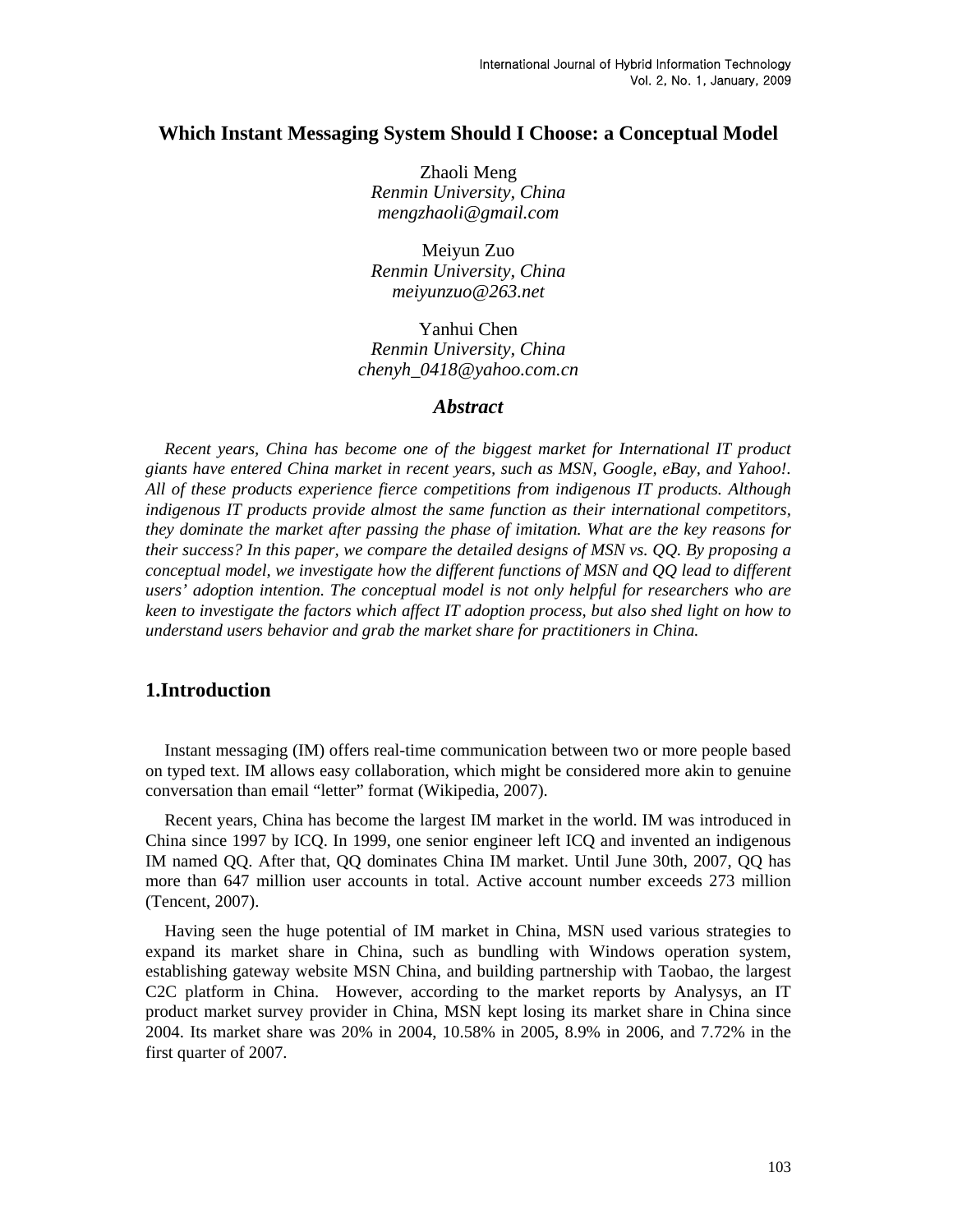This is not a single case. In the competition of search engine Google vs. Baidu, C2C platform eBay vs. Taobao, gateway website Yahoo! vs. Sina, we could easily observe that international IT giants lost the competition to indigenous IT product providers. In all of these battles, local IT product providers were inspired by international IT product providers. They modified the products according to local users' behavior, and then dominated the market.

Such phenomena solicit answers to the following research questions: Why these indigenous IT product providers win the competition in China? Or more precisely, which kind of users' behavior have they considered? How do they tailor the design of the products and cater to local users' need, want and demand?

In this paper, we devote to answering these research questions by investigating the competition between MSN and QQ. By comparing the differences between QQ and MSN, we suggest the main factors which make users prefer one IM system to another and propose a conceptual model of users' adoption intention. After that, we plan to send survey questionnaire to undergraduate and postgraduate students in information systems department. Currently, data collection is still in progress. Therefore, we propose the conceptual model and research hypotheses in the following paragraphs.

# **2. Conceptual Model and Research Hypotheses**

TAM model proposed by Davis (1989) has been widely used to examine user adoption intention. However, QQ and MSN realize same function, communicating with other online users, which indicatesthat perceived usefulness of these two systems may not have much difference. Moreover, the interfaces of these two systems are both simple and clear. According to the interview results by Meng et al. (2007), none of the interviewees ever mentions that one IM system is significantly more difficult or easier to manipulate than another. The two main constructs of TAM model, perceived usefulness and ease of use, cannot explain why users prefer one IM to another. In the following conceptual model, we mainly focus on the constructs that reflect the key difference of QQ and MSN.

#### **2.1 Hedonic nature**

Consumer behavior literature indicates that the utilitarian or hedonic nature of the product determines users' intention to consume (Holt 1995). Heijden (2004) developed a parallel argument that utilitarian or hedonic nature of the information system shapes users' intention to use. By applying TAM model to a hedonic system, Heijden (2004) concluded that perceived enjoyment can play a pivotal role to achieve user acceptance.

Perceived enjoyment is defined as the extent to which the activity of using one piece of software is perceived to be enjoyable in its right, apart from any performance consequences that may be anticipated (Davis et al., 1992; Heijden, 2004). As an important addendum to the TAM model, perceived enjoyment is an indispensable factor in assessing users' adoption intention for IM systems.

Compared the design of QQ and MSN, we can find that one of the major differences of these two products is that QQ emphasizes hedonic features. QQ provides QQ games. Most of these games are the electronic version of conventional Chinese games, such as Mahjong and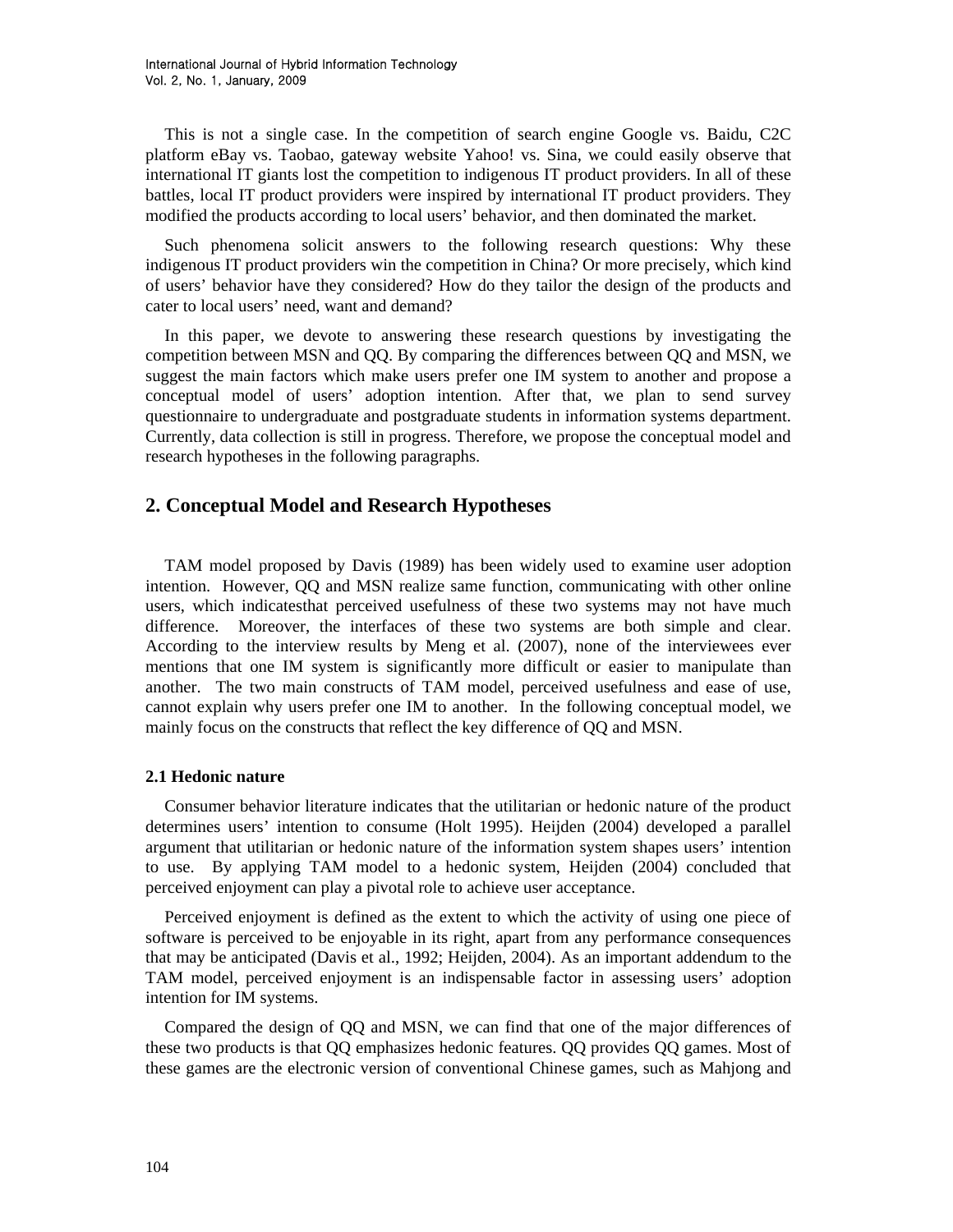some poker games. These games provide an effective platform where users with same interests could play and communicate together, and thus increase users' enjoyableness. These theoretical and empirical evidences lead to the following hypothesis:

*H1: Different perceived enjoyment by using QQ and MSN drives users' different adopt intention.* 

#### **2.2 Privacy concern**

Smith et al. (1996) concluded several central dimensions of individuals' concerns about organizational information privacy practices: collection of personal information; internal unauthorized secondary use of personal information; external unauthorized secondary use; improper access; errors; reduced judgment; combining data.

Privacy concern is a main factor, which has an effect on users' adoption intention of IM systems (Meng et al. 2007). However, most privacy concern of IM users is towards individual rather than organizational privacy invasion behavior, such as unexpected visit by online strangers. Among the organizational information privacy dimensions proposed by Smith el al. (1996), two dimensions are applicable for individuals' concerns about personal information privacy intrusion, which are improper access and combining data. Here, the improper access focuses on the improper access by individuals. The combining data concern is raised with the development of IT. Online users usually register with same ID or email address in various websites. With the help of powerful searching engines, different user information scatted in different websites or online discussion forums could be easily combined together, creating what has been termed as a "mosaic effect".

Users in MSN need to get others' email address to initiate the first conversion with strangers. In contrast, QQ provides strong searching engine. Using this searching engine, any user could easily search others by ID, nickname, location or online status. By simply clicking the searching results, users could initiate a conversation with strangers. Obviously, QQ devotes to simplifying the first contact procedures between strangers by compromising users' privacy protection. Such strategy will affect users' intention to adopt. Building on these findings, the hypothesis to be tested is:

*H2: Different privacy protection of QQ and MSN will lead to different users' adoption intention.* 

#### **2.3 Position of control**

Users' control of their information is important to users' privacy concern level. Privacy is defined as "the ability of the individual to control the terms under which personal information is acquired and used" (Westin, 1967). Information privacy, then, refers to "the ability of the individual to personally control information about one's self" (Stone et al., 1983; Awad and Krishnan, 2006). Meng et al. (2007) found that users of QQ emphasize that they do not mind their personal information are accessible to online strangers because they could easily control further moves by strangers. Building on these outcomes, the perception of control could moderate users' privacy concern level. Therefore, the next hypothesis is:

*H3: Users' perception of control moderates the relationship between privacy concern and adoption intention.*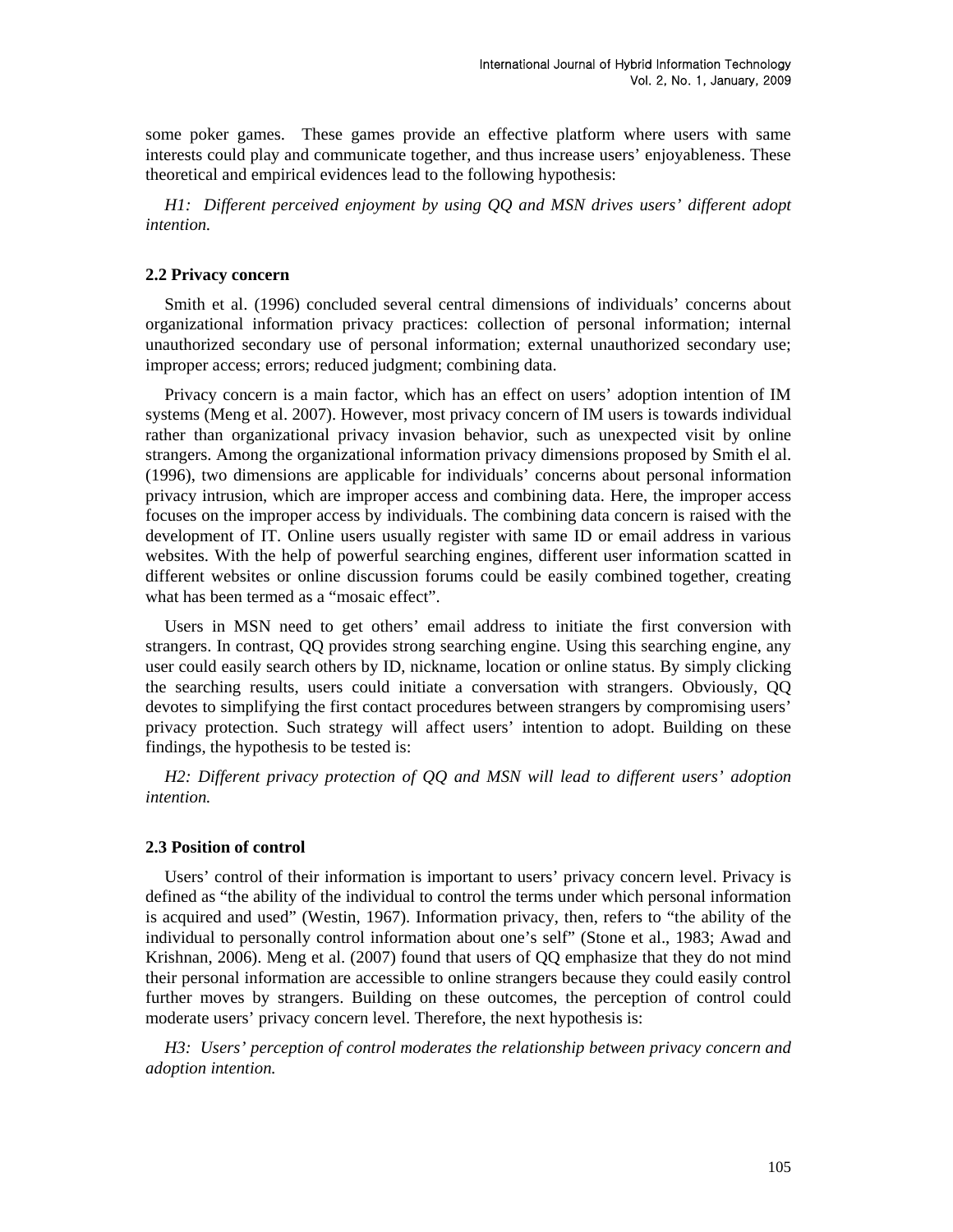Users' perception of control could increase their adoption intention. QQ provides users many tools to differentiate the information accessed by different friends on their contact list. Moreover, QQ develops powerful tools for users to control their QQ Space (the personal website and blog platform linked with each QQ ID). Meng et al. (2007) showed that such designs make users feel that they are in the position of control in their territory. Such designs increase users' intention to adopt. These findings suggest:

*H4: Different perception of control leads to different adoption intention.* 

#### **2.4 Social factors**

Behavior is influenced by social factors, which depend on messages received from others and reflect what individual think they should do (Triandis, 1980; Thompson et al., 1991). IM systems show strong network effect. The value of certain IM not only depends on its quality or service but also depends on how many other users are adopting the same IM system (Kates and Shapiro, 1994). When choosing IM system, users will keep in line with their friends' choices and stay in the dominating IM system within their friend circles. Collectively, these outcomes suggest:

*H5: For IM systems, social factors are strong predictor of users' adoption intention.* 

## **2.5 Conceptual Model**

The research model is proposed in Figure 1:



Figure1. Factors influencing users' adoption intention of IM systems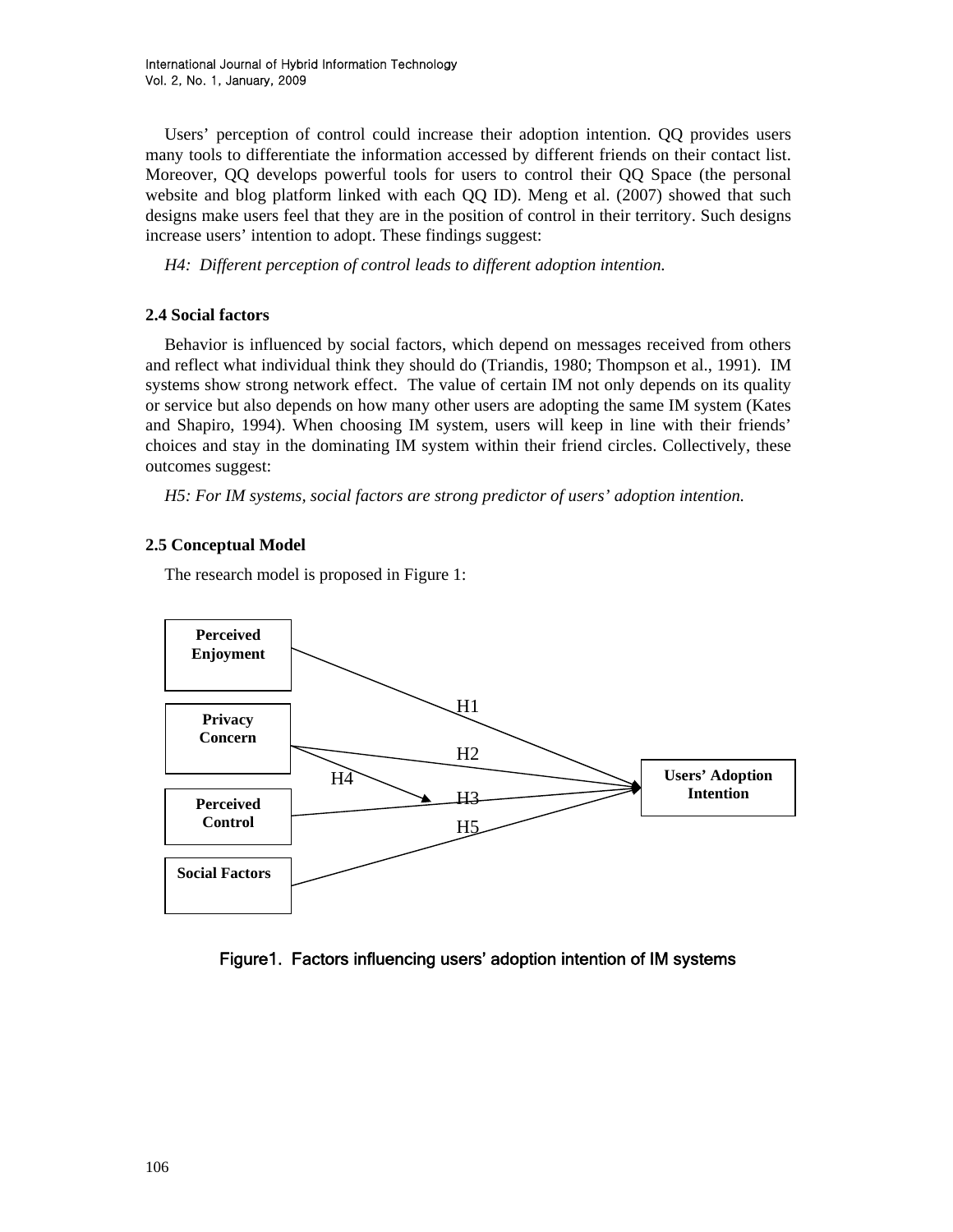# **3. Methods**

Data collection is still in progress, we list the operationalization of constructs in Table 1.

| <b>Construct and Items</b>                              | <b>Definitions</b><br>The extent to which the | <b>Source</b><br>Adapted from |
|---------------------------------------------------------|-----------------------------------------------|-------------------------------|
| <b>Perceived Enjoyment</b>                              |                                               |                               |
| E1. Enjoyable-disgusting                                | activity of using one piece                   | Holt (1995)                   |
|                                                         | of software is perceived to                   | Davis et al. (1992)           |
| E2. Exciting-dull                                       | be enjoyable in its right,                    | Heijden (2004)                |
| E3. Pleasant-unpleasant                                 | apart from any performance                    |                               |
| E4. Interesting-boring                                  | consequences that may be                      |                               |
|                                                         | anticipated.                                  |                               |
| <b>Privacy Concern</b>                                  | The ability of the                            | Adapted from                  |
| C1.<br>Attitude<br>towards                              | individual to personally                      | Stone                         |
| privacy                                                 | control information about                     | et al.(1983)                  |
| C2.<br>Experience<br>with                               | one's self.                                   | Smith                         |
| privacy invasion                                        |                                               | et al.(1996)                  |
| C3. Peer influence                                      |                                               | Meng                          |
| C4. Data combination                                    |                                               | et al.(2007)                  |
| C5. System Reputation                                   |                                               |                               |
| <b>Social Factors</b>                                   | The individual's                              | Adapted from                  |
| F1. People who influence                                | internalization of the                        | Triandis (1980)               |
| my behavior think that I                                | reference groups' subjective                  | Thompson et al.               |
| should use the system.                                  | culture, and specific                         | (1991)                        |
| F2.<br>The<br>senior                                    | interpersonal agreements                      | Kates and Shpiro              |
| of<br>management<br>my<br>organization is helpful<br>in | that the individual has made                  | (1993)                        |
| introducing the system.                                 | with others, in specific                      | Venkatesh et al.              |
| F3. The organization has                                | social situations.                            | (2003)                        |
| supported the use of the                                |                                               |                               |
| system.                                                 |                                               |                               |
| F4. Culture affection                                   |                                               |                               |

Table 1. The constructs and instruments for the model